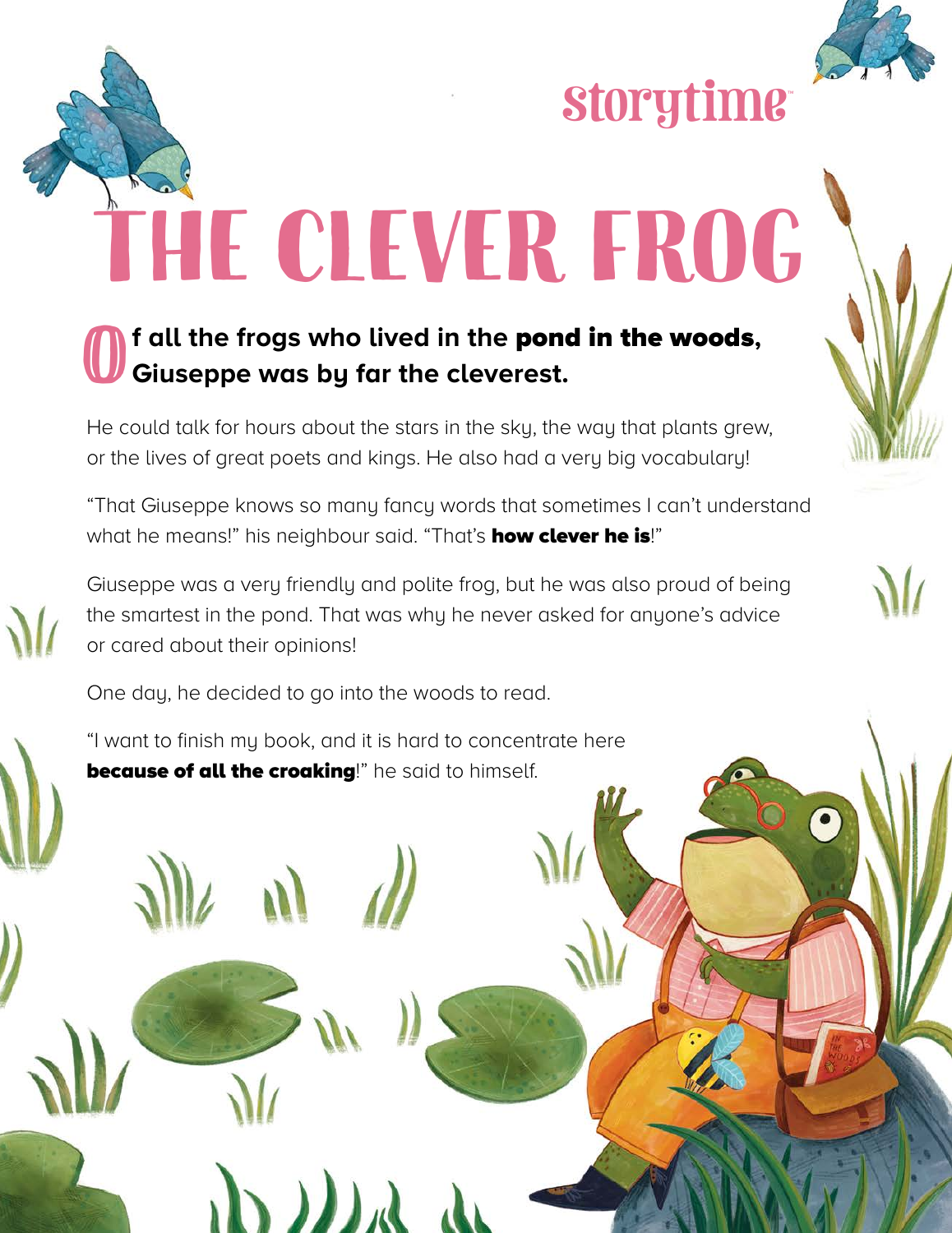So he hopped off into the forest and found a nice toadstool to read on. After reading for a few hours, though, Giuseppe felt restless.

w

"I might wander around for a bit!" he said. "I'll take the long way back to the pond – who knows what I will find along the way?"

He hopped off down the forest path – but before long, he had lost his way.

"Have I gone past that tree stump before?" he thought. "I was sure that my pond was over here!"

Just then, a mole poked his head up out of the earth.

"Oh, hello Giuseppe!" the mole said.

"You're quite far from the pond – do you need directions?"

Giuseppe didn't want anyone to think that someone as clever as him would need help.

"Oh no, I'm fine!" he told the mole before hurrying off.

By now, it was **getting quite dark**. Would Giuseppe be able to get back home before nightfall?

He **heard a loud croak**. It was an old toad, who was staring at him.

"What's a little frog like you doing in the woods at **this time of night**? Do you want directions?" the toad rumbled.

7